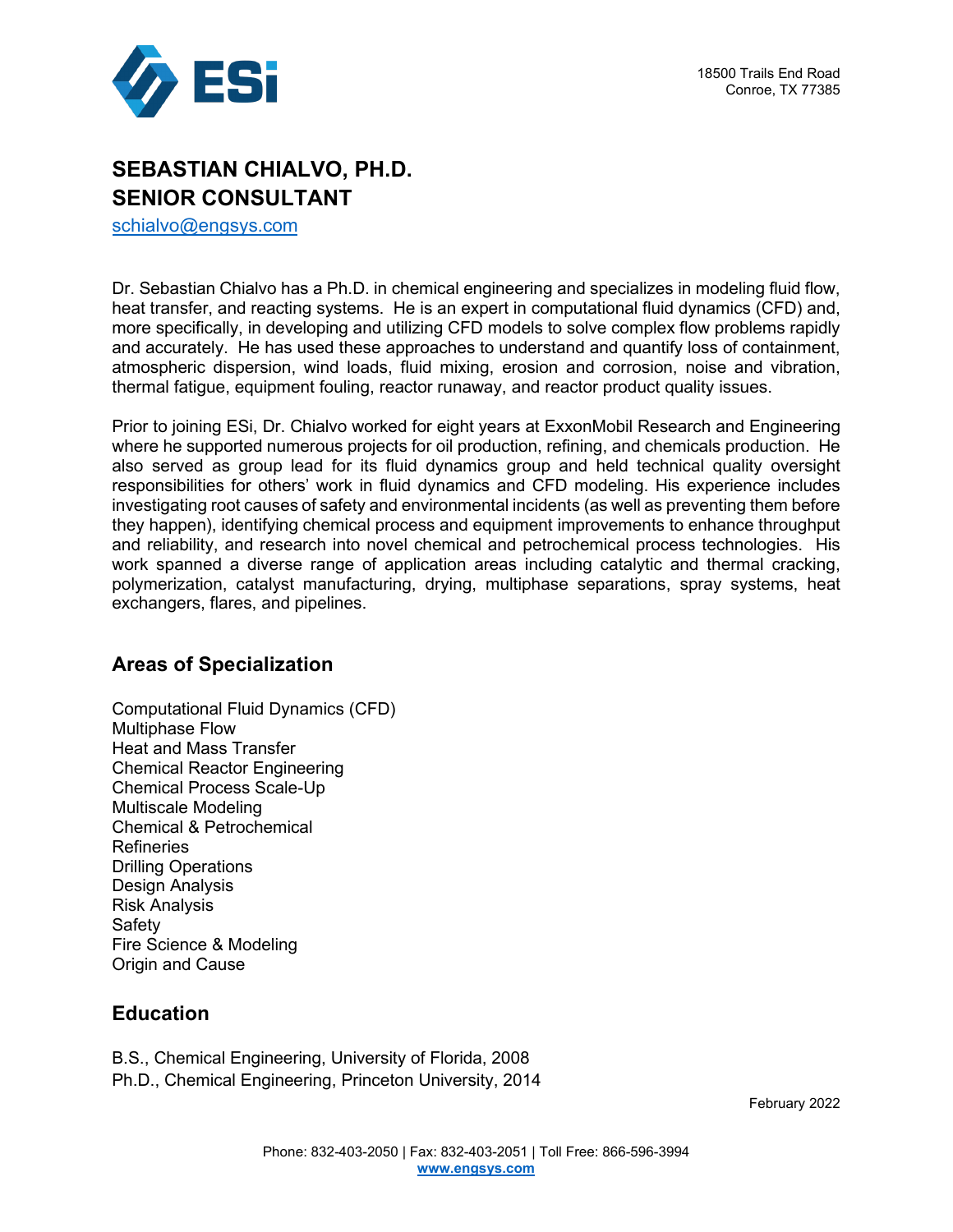

## **Professional Affiliations/Honors**

#### **Positions Held**

#### **ExxonMobil Research & Engineering, Spring, Texas**

Engineering Associate, Fluid Dynamics/CFD Group, 2021 - 2022 Group Lead, Fluid Dynamics/CFD Group, 2018 - 2021 Senior Engineer, Fluid Dynamics/CFD Group, 2015 - 2018 Advanced Engineer, Fluid Dynamics/CFD Group, 2013 - 2015

## **Continued Education**

Enterprise Leadership Program, UNC Kenan-Flagler Business School - 05/2018 ExxonMobil Process Scale-Up Course - 11/2017 ExxonMobil Process Development Course - 07/2016 ExxonMobil Mixing Fundamentals Course - 05/2016 Fundamentals of Oil Sands Extraction, Prof. Jacob Masliyah, U. of Alberta - 02/2016 PSRI Fluidization Workshop - 09/2015 OpenFOAM Training (Beginner and Advanced), OpenFOAM Foundation - 05/2015 ANSYS Fluent Training - 11/2013

### **Patents**

CA3100024A1. **S Chialvo**, JC Bondos, J Hernandez. Outlet nozzle for a fluid-solid processing unit. Patent pending.